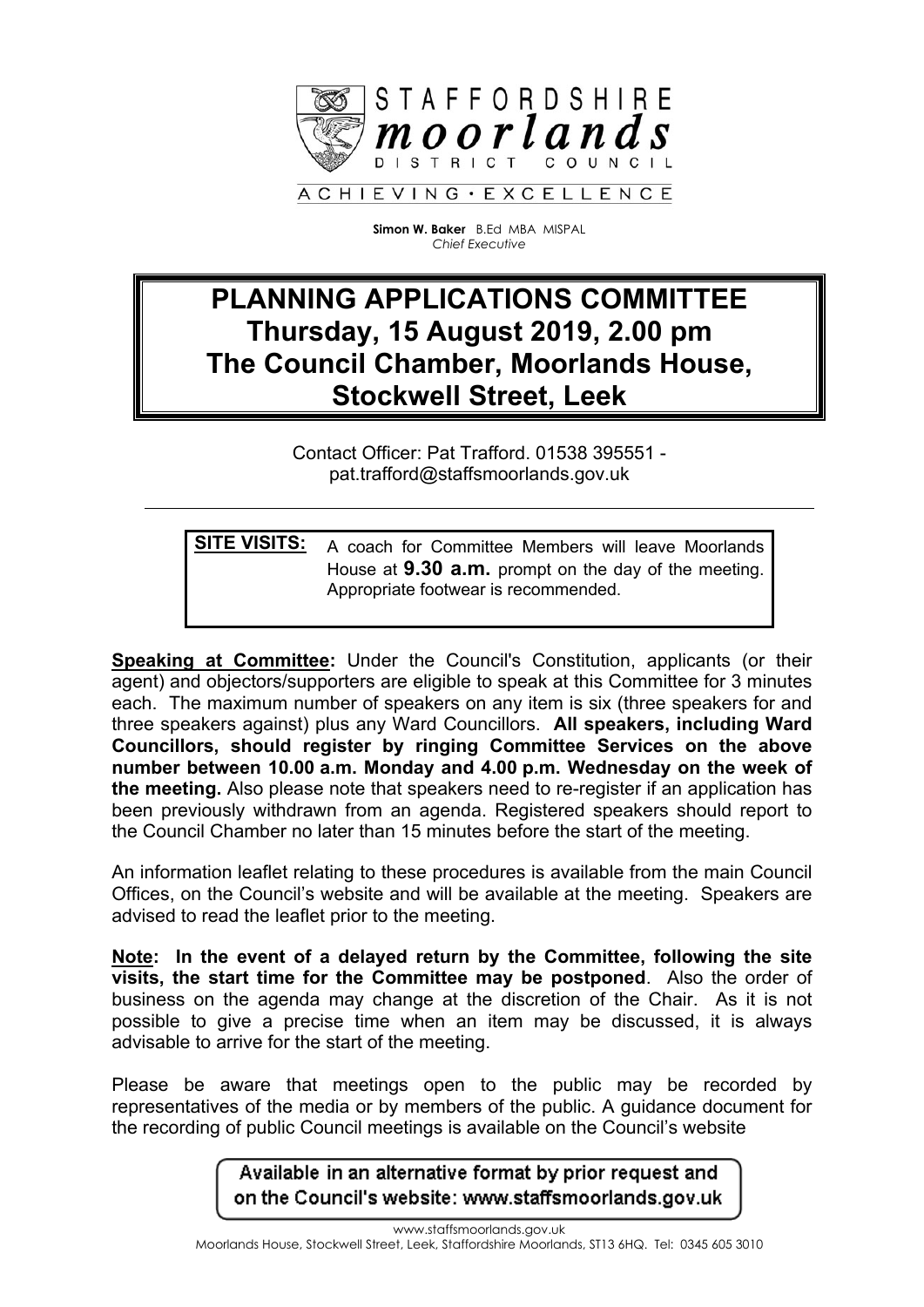## **A G E N D A (Continued)**

- 1. Chair's announcements
	- a) Webcasting;
	- b) Introductions of Members and Officers;
	- c) Other announcements.
- 2. Apologies for absence, if any.
- 3. Minutes of the previous meeting **(Pages 5 - 10)**
	- (a) To approve as a correct record the Public Minutes of the Planning Applications Committee held on 25 July 2019.
	- (b) Reports on matters arising, if any.
- 4. Urgent items, if any.
- 5. Declarations of Interest
	- i. Disclosable Pecuniary Interests;
	- ii. Other Interests;
	- iii. Lobbying Interests.
- 6. SMD/2019/0143 Land adjacent to no. 10 Ox Pasture, Cheddleton. **(Pages 11 - 62)**
- 7. SMD/2019/0080 Endon Riding School, Moss Lane, Stockton Brook. **(Pages 63 - 84)**
- 8. SMD/2019/0379 Meadow View Rectory Road, Hollington. **(Pages 85 - 100)**
- 9. SMD/2019/0126 Land Adjacent to Rakeway Grange, Rakeway Road, Cheadle. **(Pages 101 - 114)**
- 10. SMD/2019/0192 Land at High up Road, Leek. **(Pages 115 - 124)**
- 11. Appeals Report. **(Pages 125 - 134)**
- 12. NOTE A Late Representations Report will be circulated prior to the meeting i.e. any representations received since this agenda was published.

Published 7 August 2019